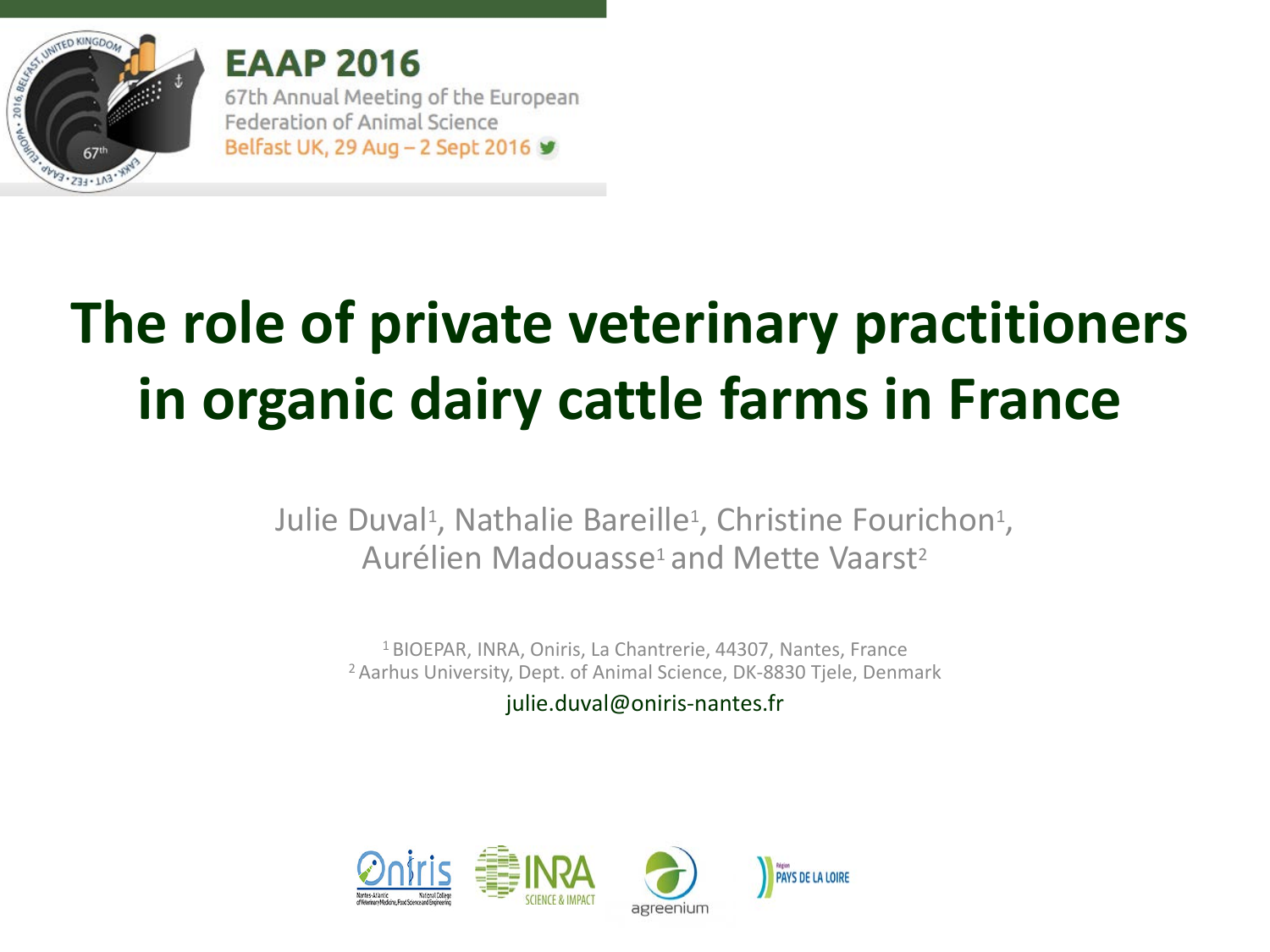- Organic dairy farming systems are not always a guarantee for higher level of animal health compared to conventional systems (Barkema et al. 2015)
- Veterinarians: advisor of choice?
	- Veterinarians are not always considered by organic dairy farmers as pertinent advisors  $\rightarrow$  sometimes excluded from farmers' reflexion on herd health improvements (Vaarst et al. 2003, 2006, 2007)
- Growing organic dairy sector in France: more and more professionals will be confronted with organic farming (CNIEL 2015)
- Need for better understanding of the role of veterinarians in supporting organic dairy farmers in their animal health strategy

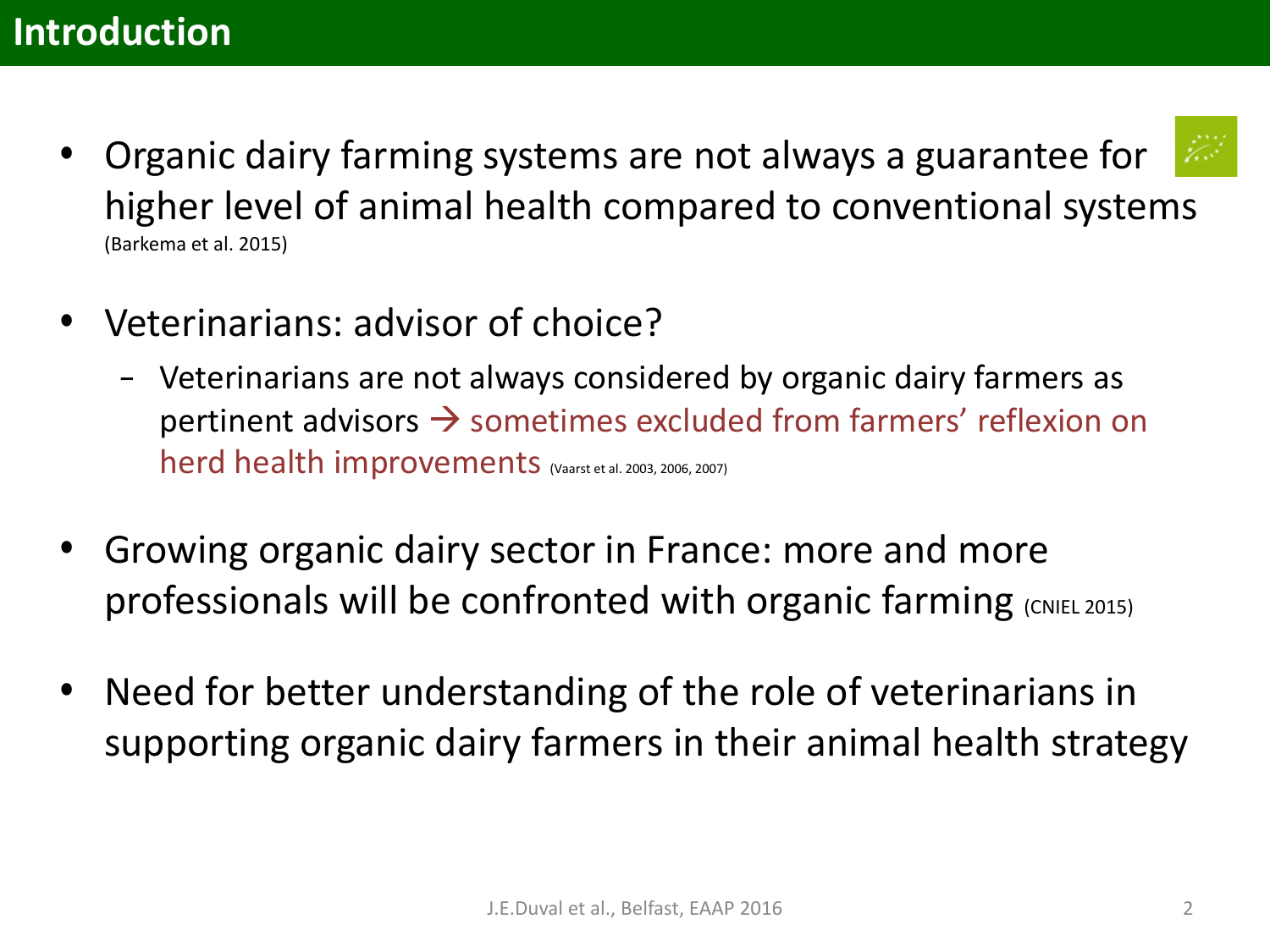- 1. To describe the roles of French veterinarians in organic dairy farmers' animal health promotion strategies
- 2. To identify factors specifically related to organic farming which can influence the roles veterinarians have in organic dairy farmers' animal health promotion strategies

*Based on the perceptions of French veterinarians and organic dairy cattle farmers*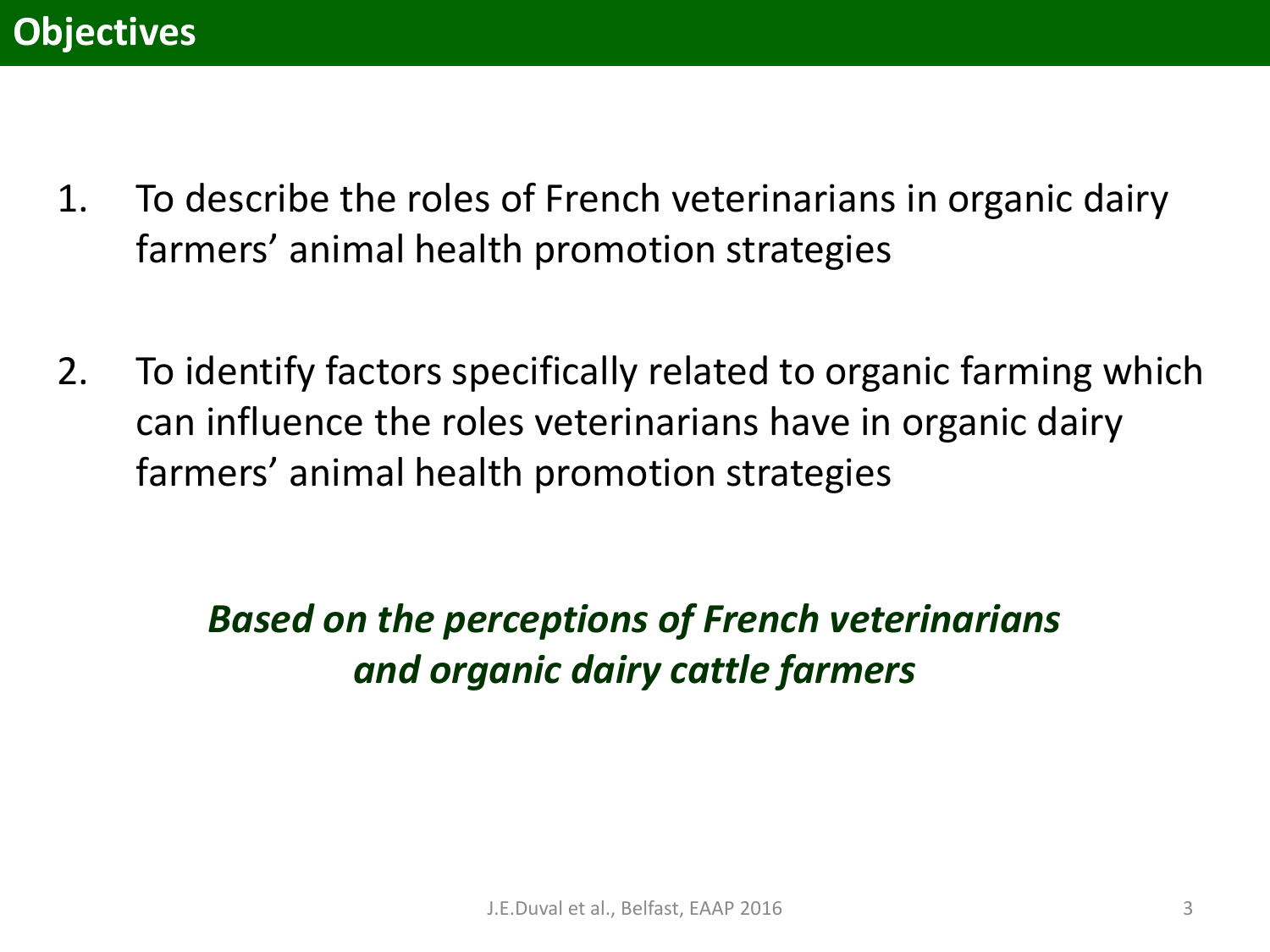#### Data collection and analysis

- Qualitative, semi-structured research interviews (Brinkmann and Kvale, 2015)
- Modified approach of Grounded Theory for data collection and analysis (Charmaz, 2014)

**V**

### Selection criteria veterinarians

Working in the geographic area with a relatively high number of organic dairy cattle farms

**F**

- At least one organic dairy farmer in their practice
- Offering herd health advisory services to dairy cattle farmers

#### Selection criteria organic dairy farmers

- ₋ From the same geographic area
- ₋ Range of interviewees with different herd size and experience as organic farmer

#### **Unmatched selection of interviewees**

Nb. dairy cattle

 $50 - 1000$  $-2000$  $-4000$ 4000

Source: Agencebio 2013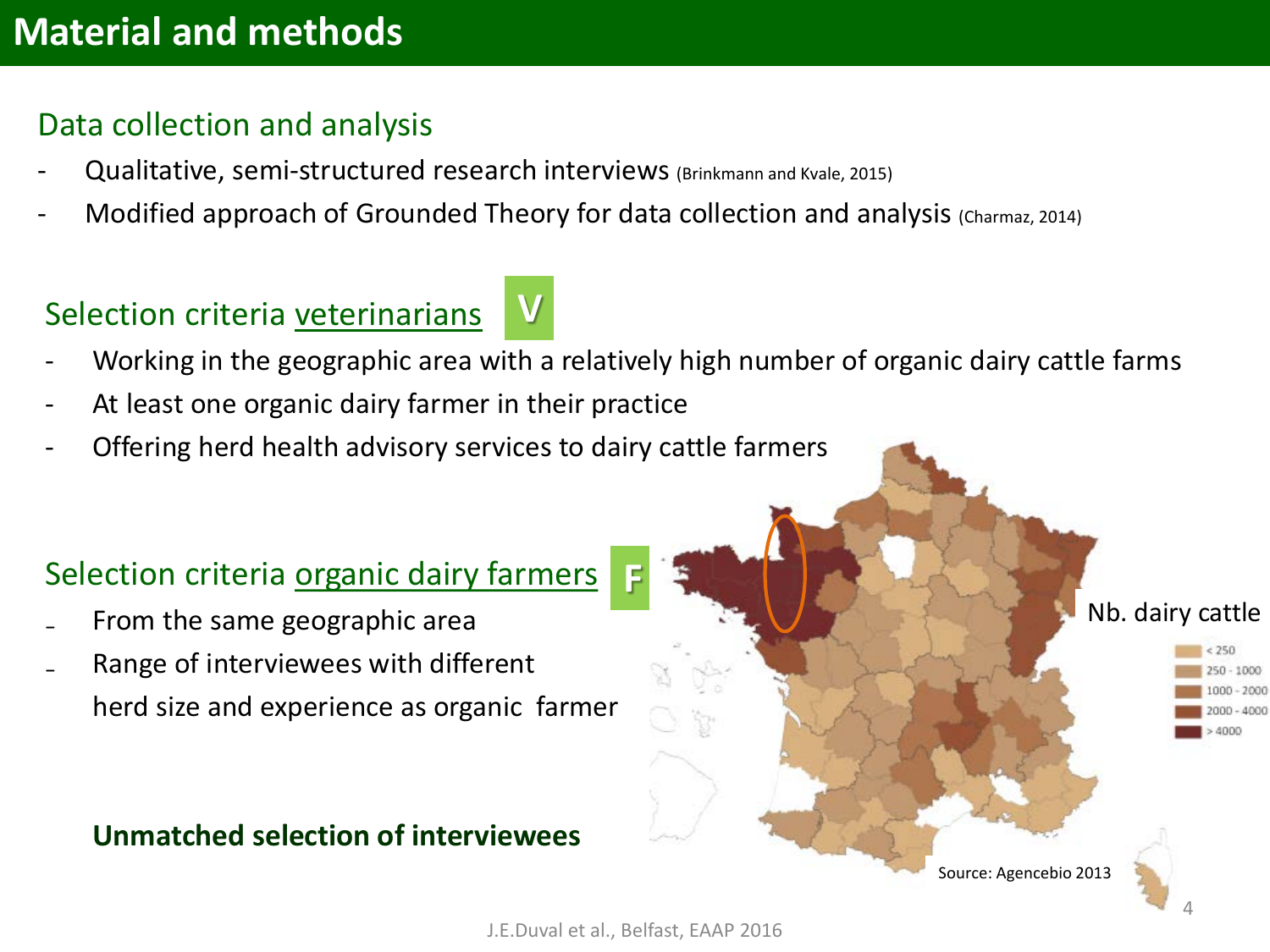### **Farmers' perception**

**Perceived role of the veterinarian** (n=14)

Role veterinarian on the farm  $\Box$  Individual disease problems (n=13)

Diagnosis disease only (n=2)

Hoof trimming, dehorning calves and fertility check (n=1)

#### **Unfulfilled demand from their veterinarian mainly for support in**

Disease prevention

Alternative medicine

*Some farmers paid other advisors for advice in herd health management*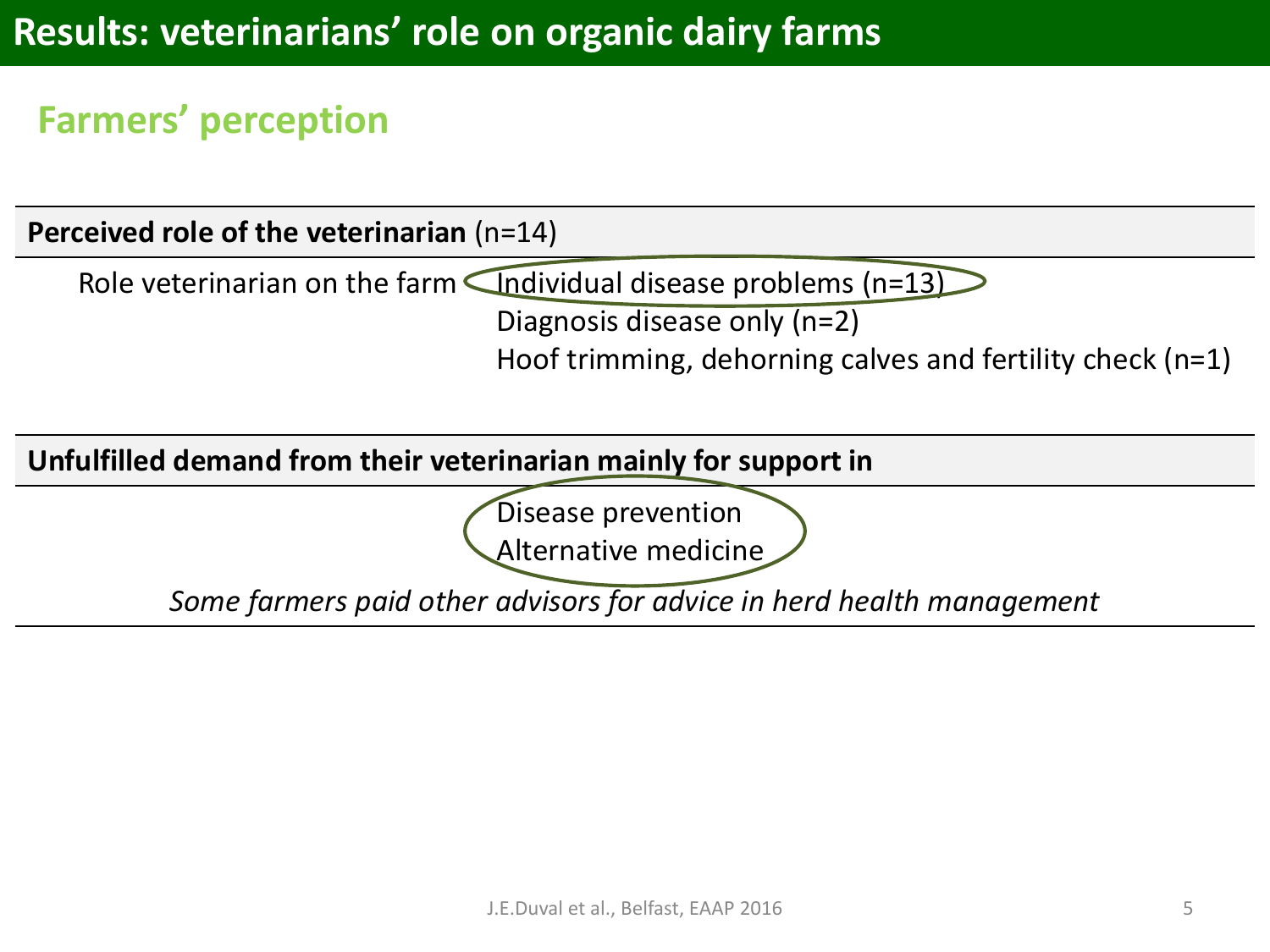### **Veterinarians' perception**

### **Advisory services provided to dairy farmers in general** (n=13)

Types of advisory service provided to dairy clients Varied in number of different activities offered Part of advisory services in the daily work of veterinarians Varied, from 5% to 100%

#### **Work on organic dairy farms**

| Percentage of organic                                          | Median 3% (Min. 1,7- max. 12%)                                                                                                                                                                                                                                                                                                                |
|----------------------------------------------------------------|-----------------------------------------------------------------------------------------------------------------------------------------------------------------------------------------------------------------------------------------------------------------------------------------------------------------------------------------------|
| dairy farms in practice                                        |                                                                                                                                                                                                                                                                                                                                               |
| Type of intervention<br>veterinarian on organic<br>dairy farms | Most frequent reason: intervention for cases of individual<br>ill animals or isolated severe herd health problems<br>• 3 veterinarians visited organic farms on a regular basis<br>for the monitoring of reproduction performances<br>■ For 1 veterinarian monitoring of reproduction was the<br>main reason for visiting organic dairy farms |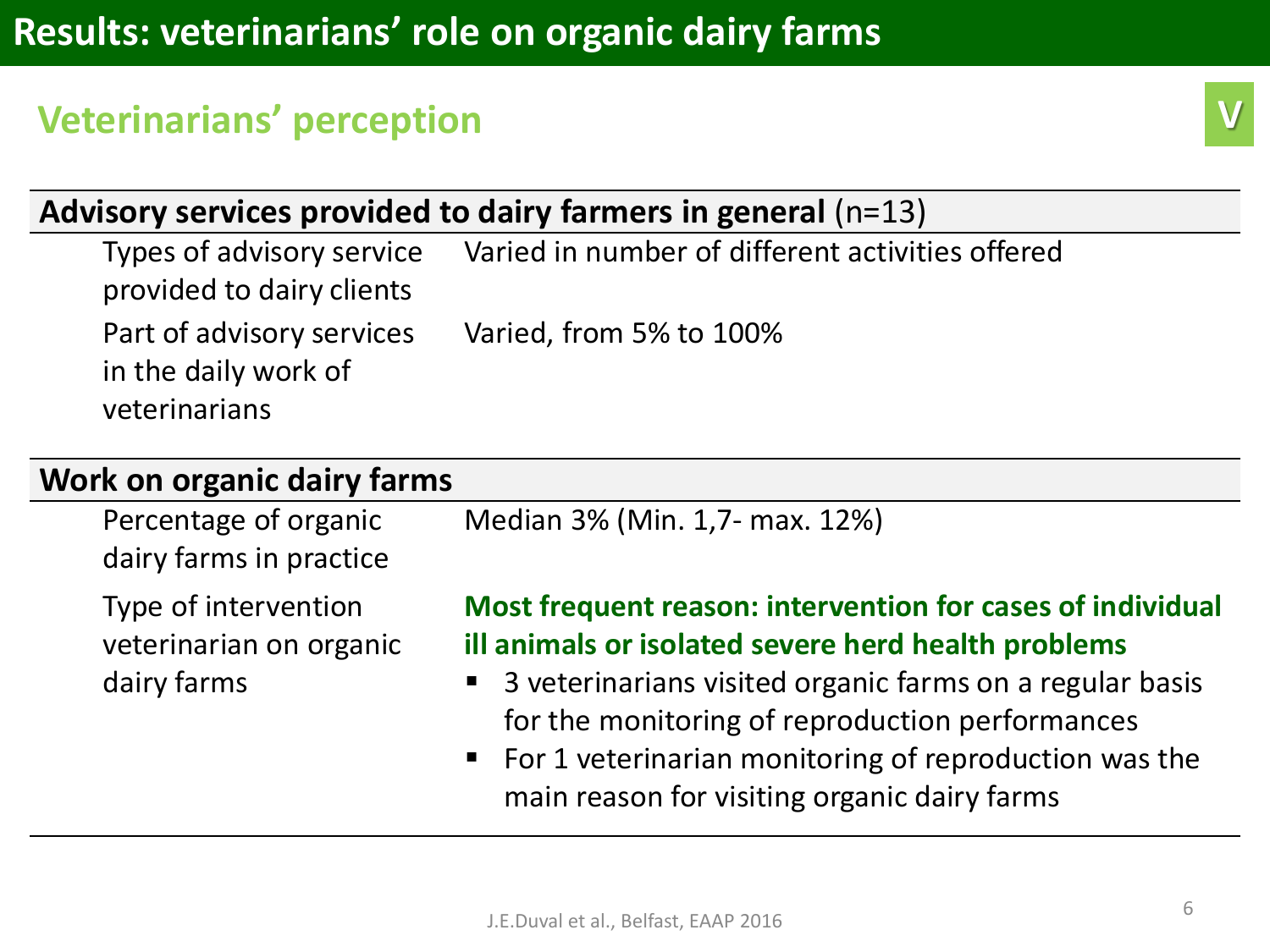### **Range of types of collaborations identified**

*Veterinarian 5: 'We don't work with them! We never see them! The question of what influences the way we work together doesn't even arise.'*

*Veterinarian 11:* **Alternative 'model' for collaboration**  *Organic farmers' organization hired 2 veterinarians to provide their members with advice on herd health management*

- ‒ Objective: disease prevention
- ‒ Veterinarians use a farm system approach: young stock, feeding, milking technique, …
- ‒ Farmers pay for the hours spent (at least two visits per year, contact in between)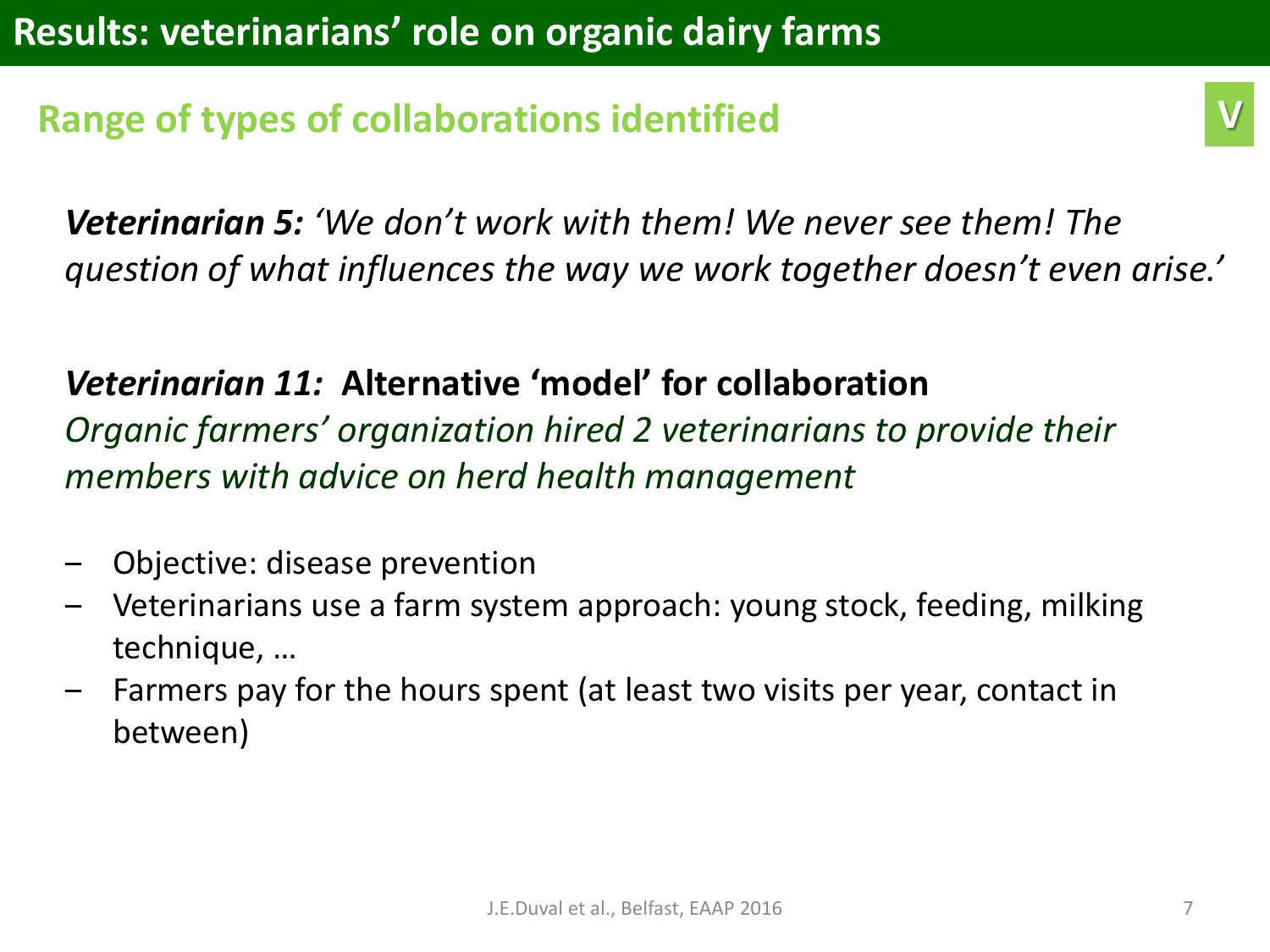### **Focus on health and welfare situations**

- **Certain veterinarians were disappointed in animal health situations and farmers' lack of disease prevention activities**
- **Opinion of the veterinarians mainly based on:**
	- animal health and welfare situations
	- not on the values of the organic production as a whole

*Veterinarian 5: 'Organic agriculture only guarantees a working method, but it does not guarantee the quality of the product. I think that people mix up the two!* 

*I do not know for the crop part, it is just a bit different, because there are a lot less pesticides and everything, since they have become harmful, I think it is a bit different for the crop part.* 

*But for the animal part, I, I may eat more willingly conventional products than organic, (...) I think that the animals are better [in conventional systems], in my opinion, they are less maltreated! Due to undernutrition, due to the non-use of anthelminthic treatments'*

**V**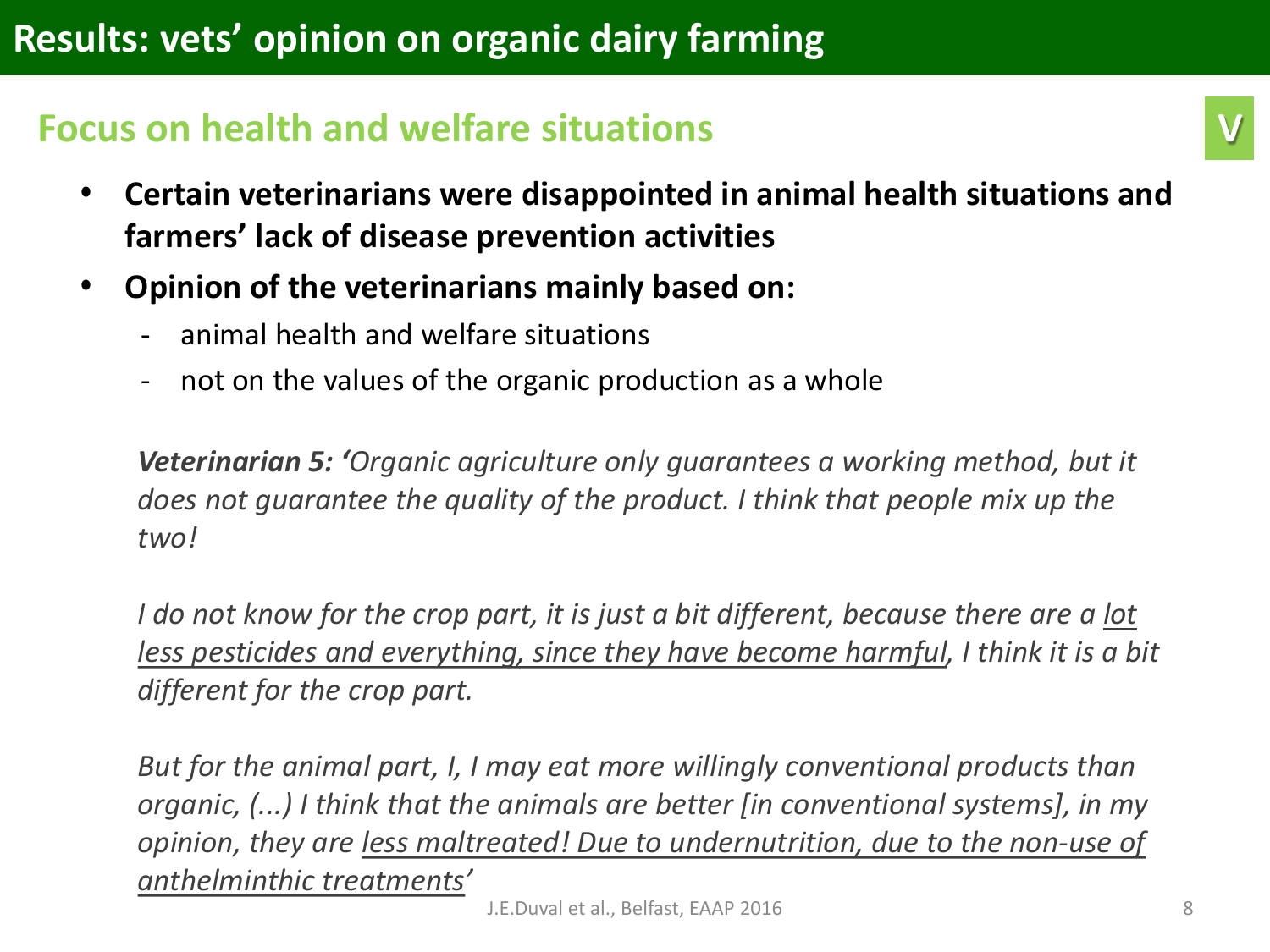# **Results: organic dairy farmers' objectives and animal health strategies**

## **Understanding farmers' animal health approach**

### **Farmers' motivations to convert their farm to organic production:**

- Willingness to stop the use of pesticides, reduce the use of allopathic treatments on animals, and/or farmers search for overall 'improved quality of life'
- Better valorisation of farm products and ensure economic viability of the farm

# **Organic dairy farmers' animal health strategy = animal health promotion strategy**

⁻ Based on: **feed quality**, use adapted genetic material, housing conditions, hygiene measures, surveillance and timely human care-taking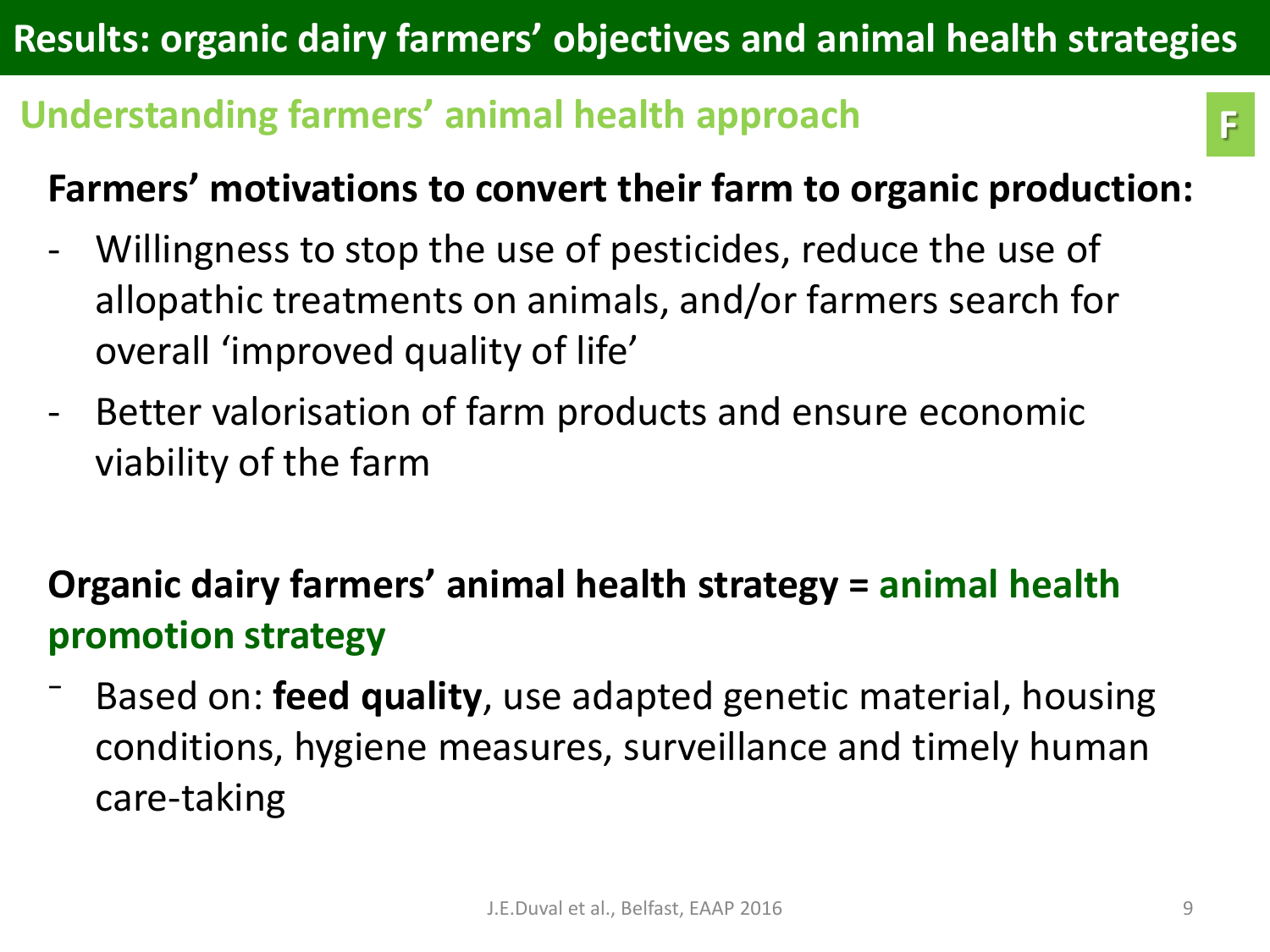# **Results: understanding veterinarians' roles in organic dairy farms F**

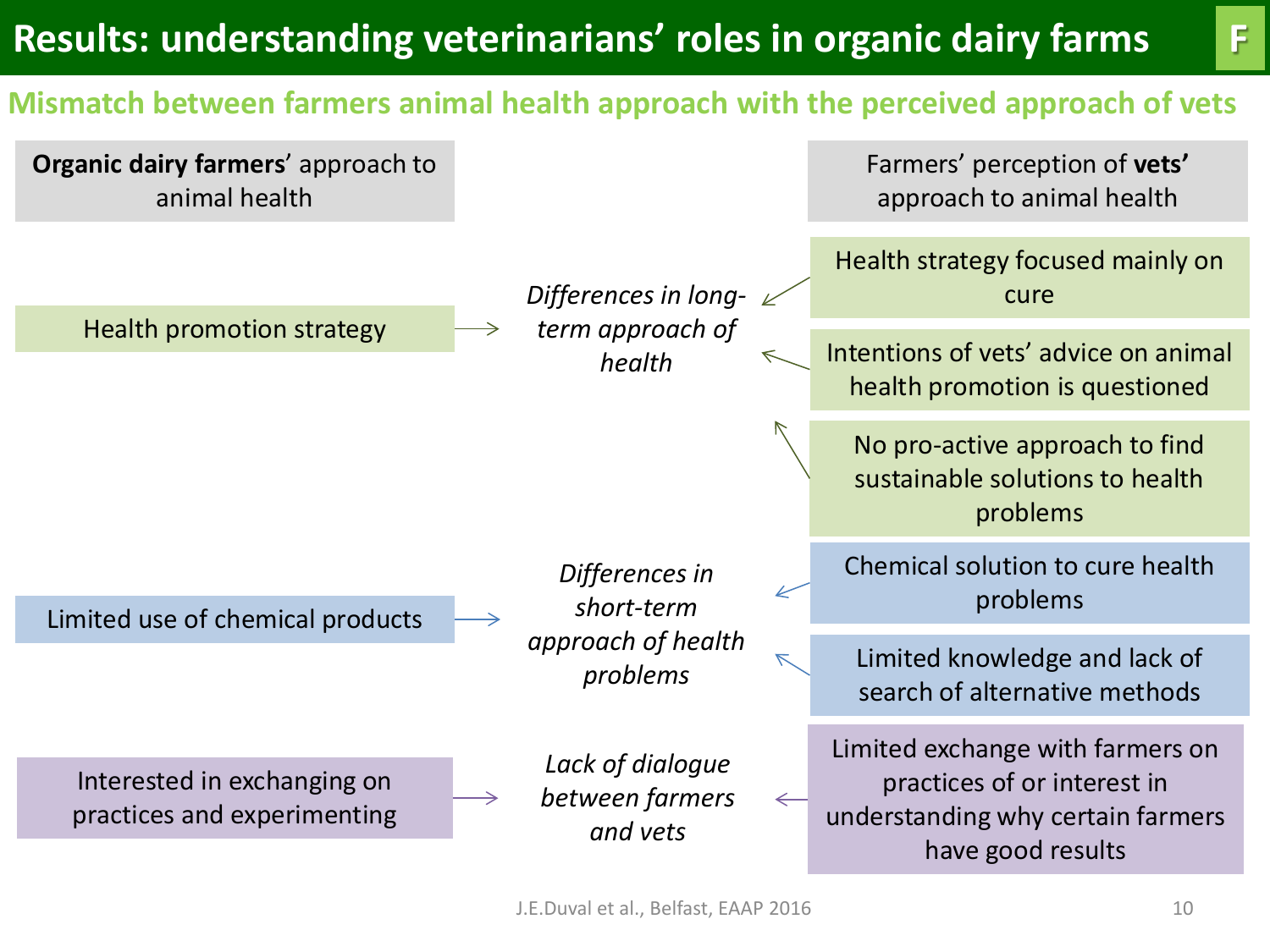**Results: understanding veterinarians' roles in organic dairy farms** 

**Vets perceived that the organic farming system interfere with their animal health management approach**

*Examples:*

*Organic principles* Why do organic farmers prioritize naturalness over animal welfare? *Organic regulation* Why does the organic regulation promote the use of alternative medicine over chemical drugs? *Individual farmers' goals, health approach, and constraints…* How to overcome situations of different health approaches between farmer and vet?

**V**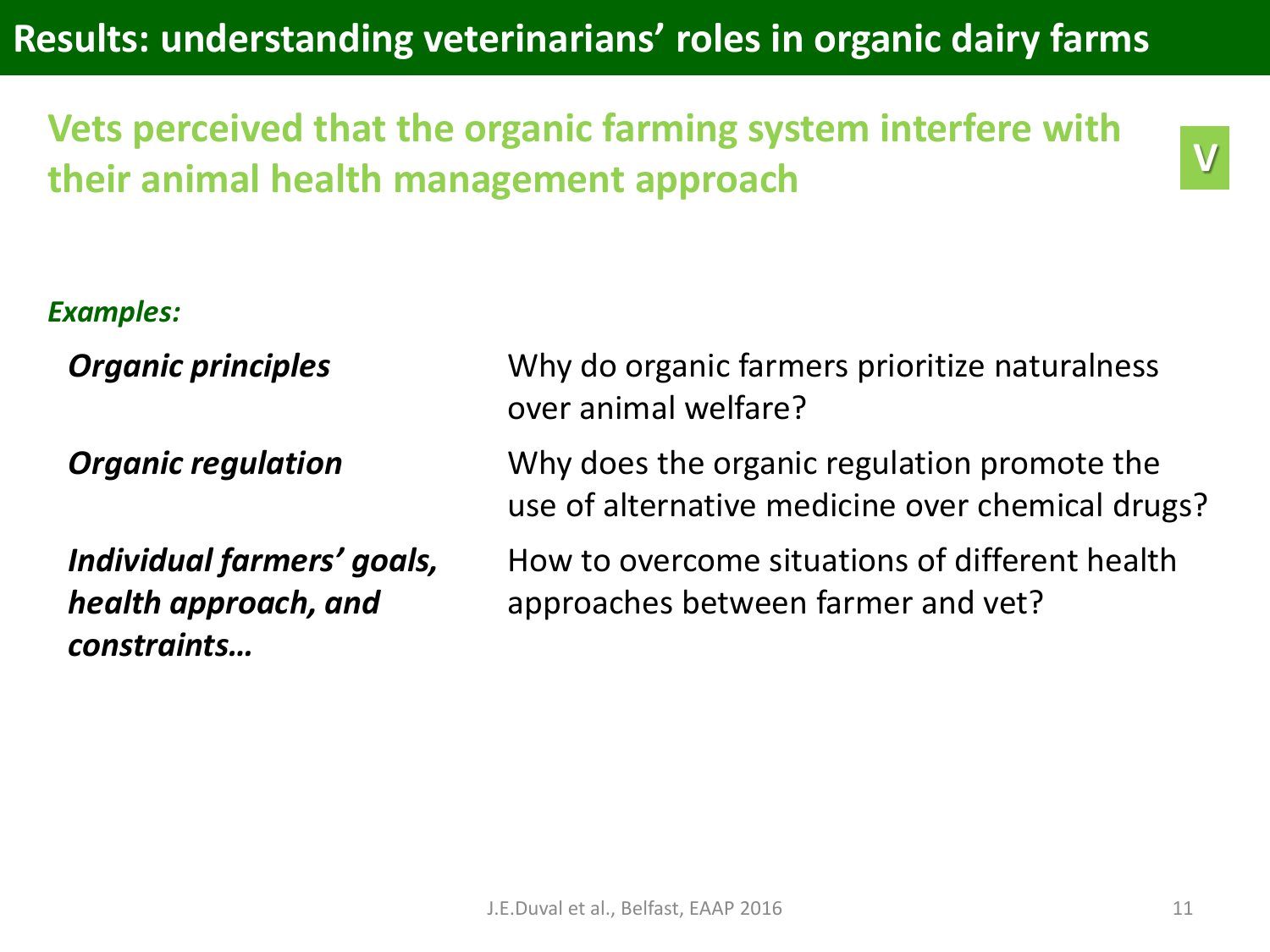#### **Main barriers identified influencing veterinarians' willingness to invest in organic farming V**

• **Low importance of the organic dairy sector**

*Veterinarian 15: 'It is certain that if we would have 50 organic farms, I think that we would be…maybe we would be more attentive to or be more implicated in, in the organic sector. But since they are so few, and we rarely see them, they are part of the farms that are set a part a little bit'*

- **Variety in veterinarians' motivation towards promoting herd health advisory services** 
	- *Veterinarian 11: 'The annual mandatory visit should be a key-entrance point for the veterinarians. If it is not, they are not doing their job well. It is not because the farmers don't call that they don't have any problems.'*
	- *Veterinarian 12: 'We do the annual mandatory visit because it is obliged by law, but is has no value hmm…it has no professional value for the farmer.'*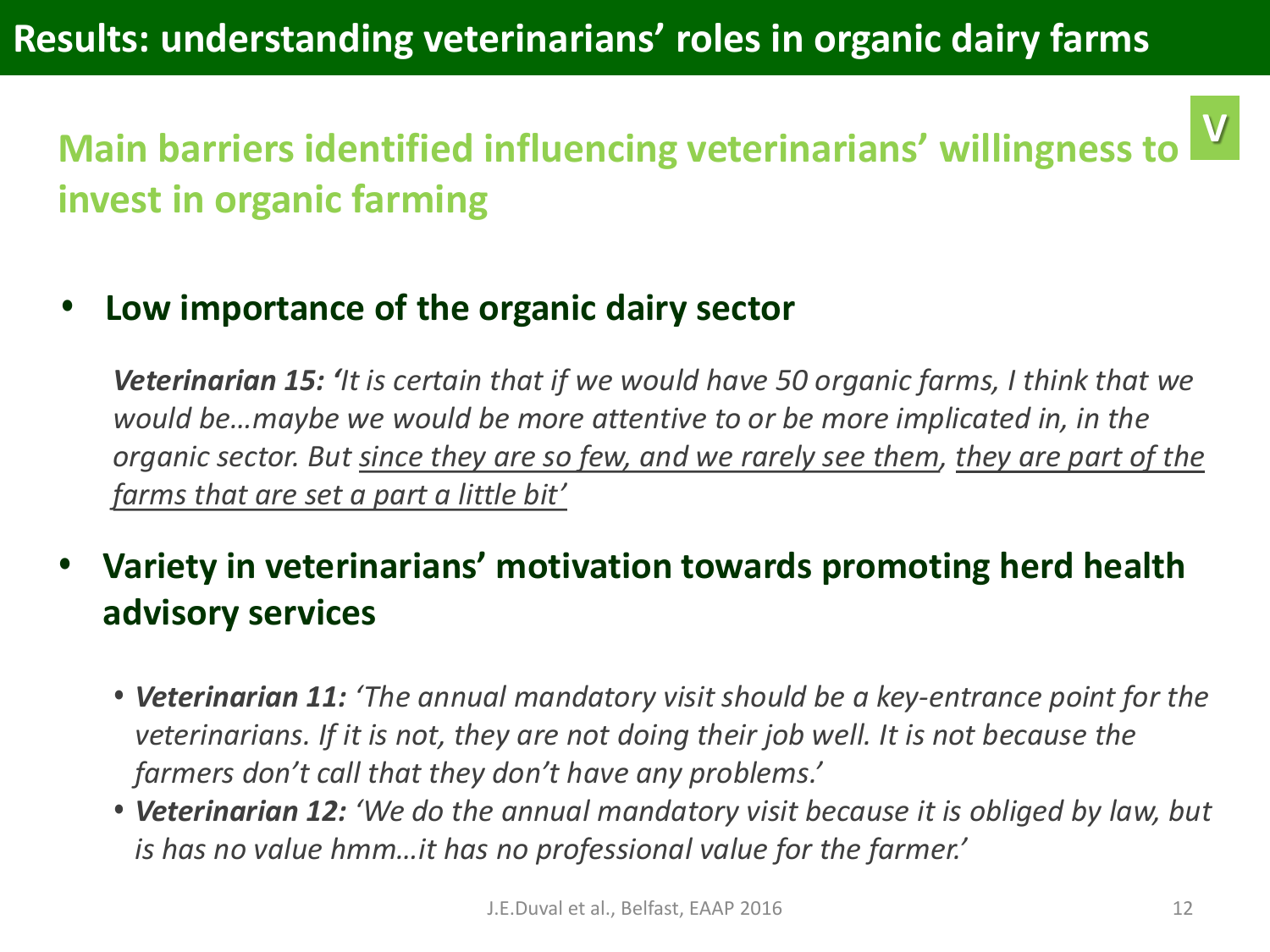# **Situation of an impasse in the relationship between organic dairy farmers and veterinarians**

Veterinarians' animal health approach is not corresponding with the approach of organic dairy farmers

Veterinarians not asked regularly to go to the organic dairy farm

- **Animal health promotion has the potential to be the common area of interest**
	- Farmers asked for more support in disease prevention
	- Vets identified the need to improve and possess the skills and knowledge
- **To find adapted and acceptable solutions there is a need for:**
	- Common effort of farmers and veterinarians to keep the dialogue going
	- Improvement of the mutual understanding of each others approach of animal health and its motivations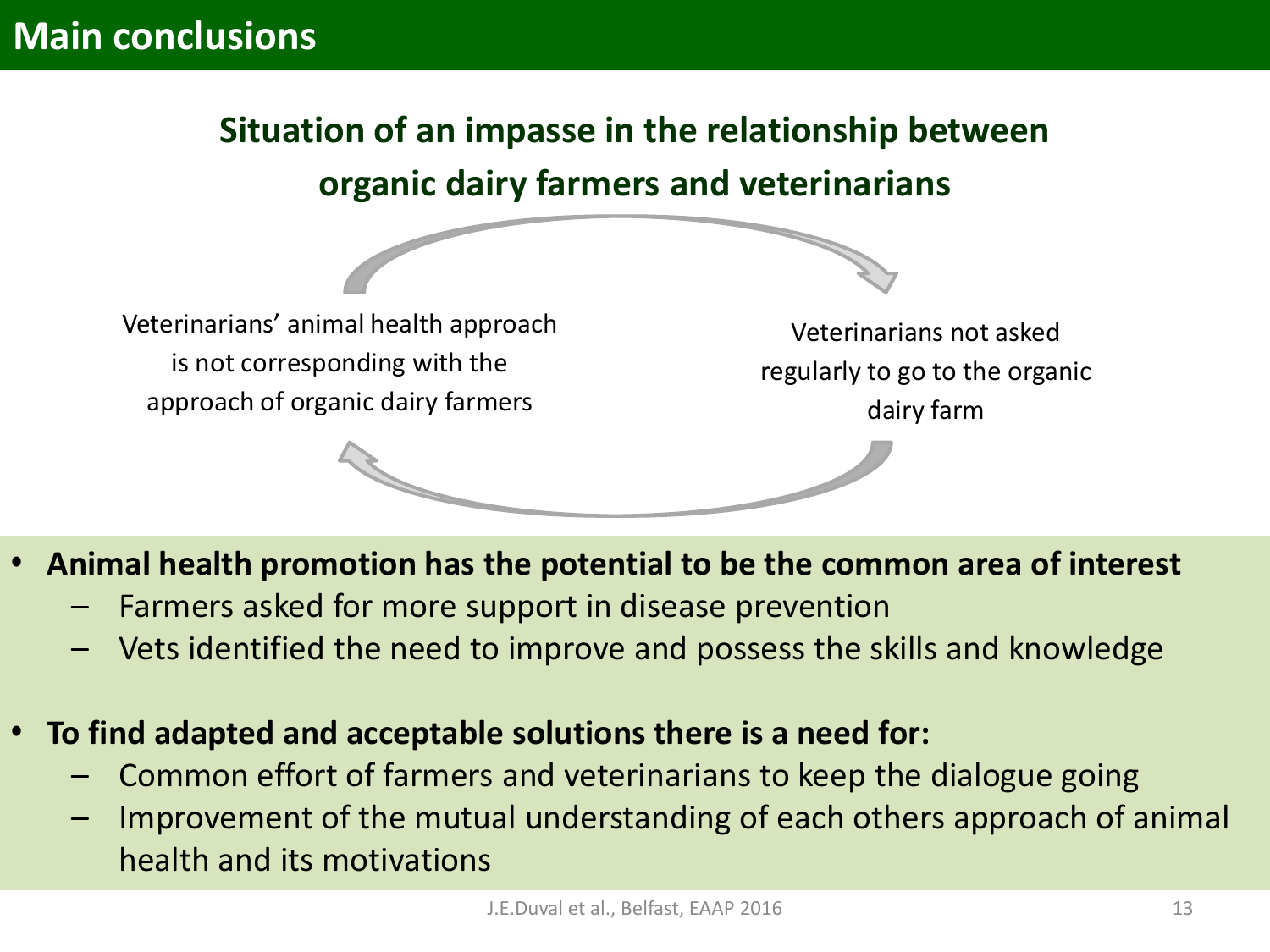### **Acknowledgements**

#### **We would like to thank all the farmers and veterinarians participating in this study**



Financial support: Region Pays de la Loire



Mail corresponding author: julie.duval@oniris-nantes.fr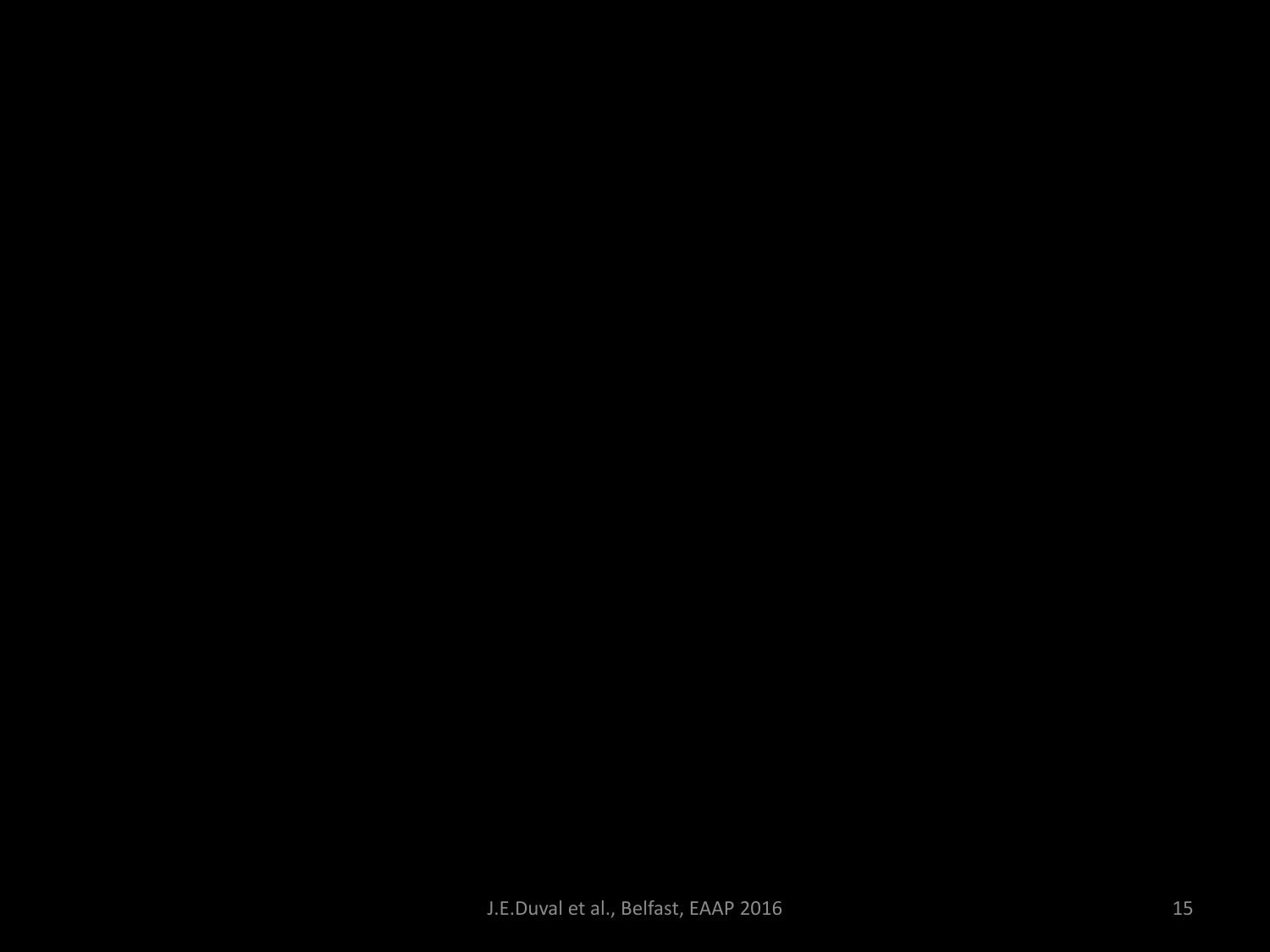**Results: understanding veterinarians' roles in organic dairy farms** 

**Veterinarians' opinion on organic dairy farming based on animal health and welfare situations**

Vision of organic farming based on animal health and welfare situations explains that in the eyes of veterinarians the EU regulation can discredit organic farming.

*Veterinarian 1: 'Ehm, well…well the…the agriculture, the labour of the land in organic, I think it is good. The organic rearing of animals, I think it is rubbish, I think that is ehm…already, the norms that are fixed now make no more sense because ehm…three treatments, three diseases per cow per year, ehm…all our farmers are organic, regarding the animal health part*

 $\rightarrow$  Question the added value of organic dairy farming

**V**